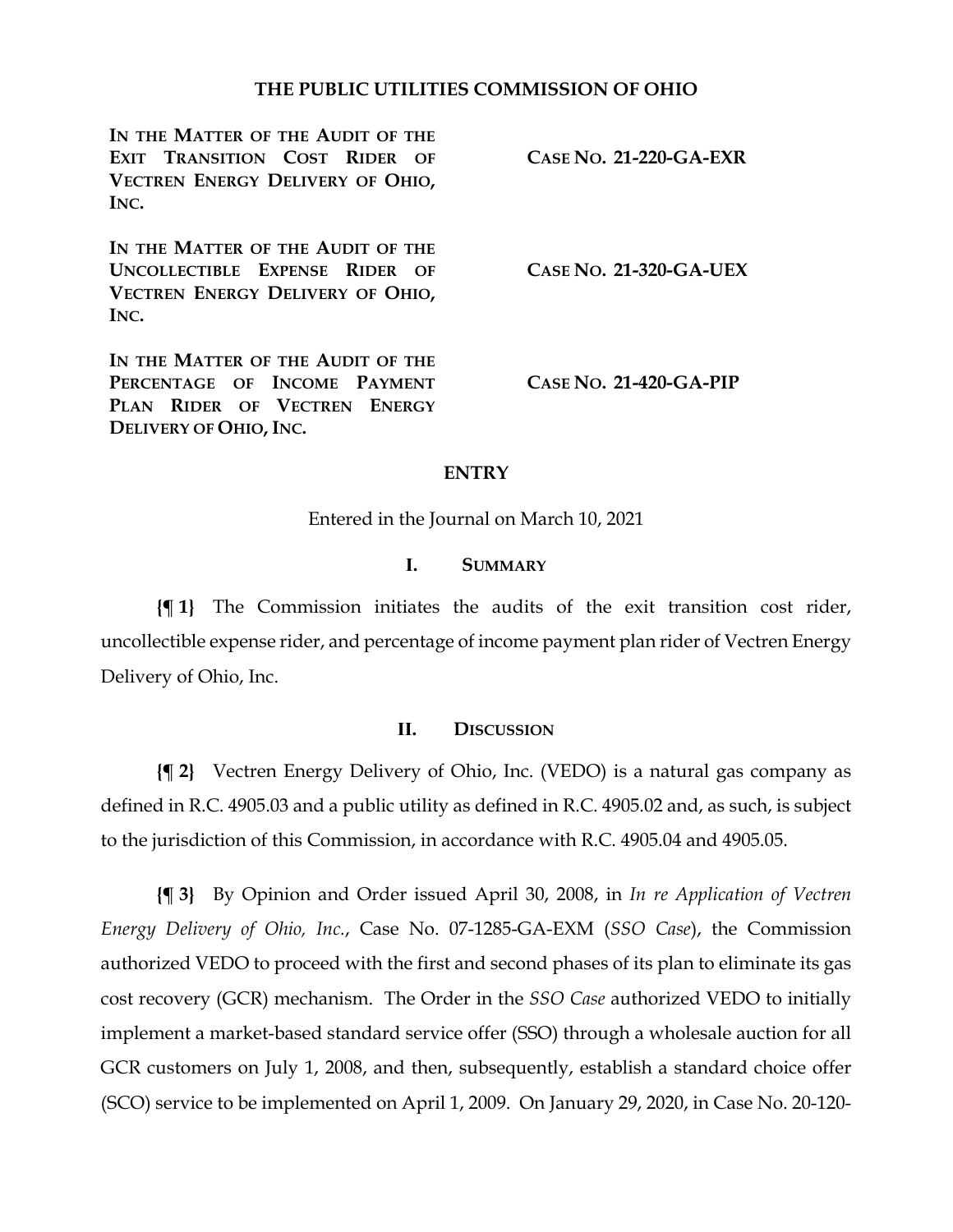GA-UNC, the Commission accepted the results of VEDO's SCO auction for the effective period of April 1, 2020, through March 31, 2021.

**{¶ 4}** With the elimination of the GCR mechanism, costs and credits that were once recovered through the GCR are now recovered through the exit transition cost (ETC) rider. The Commission determined in its April 30, 2008 Order in the *SSO Case* that all aspects of the costs proposed to be recovered through the ETC rider are to be reviewed as part of an annual financial audit that would be conducted by an outside auditor, docketed, and reviewed by Staff.

**{¶ 5}** By Finding and Order issued December 17, 2003, in *In re Joint Application of Vectren Energy Delivery of Ohio, et al.*, Case No. 03-1127-GA-UNC, the Commission approved an application filed by five gas distribution companies, including VEDO, requesting authorization to recover uncollectible expenses (UEX) through riders. A requirement of the Order in that case was that the new UEX riders would be audited in the course of each company's GCR audit. With the elimination of VEDO's GCR mechanism, the UEX rider is to be audited in the course of VEDO's audit of the ETC rider.

**{¶ 6}** Furthermore, the Commission has authorized the utility companies to recover percentage of income payment plan (PIPP) arrearages associated with providing natural gas service through their PIPP riders. *In re Establishment of Recovery Method for Percentage of Income Payment Plan*, Case No. 87-244-GE-UNC, Finding and Order (Aug. 4, 1987) (*PIPP Recovery Case*).[1](#page-1-0) At this time, the Commission finds that this rider should be audited in the course of VEDO's ETC and UEX audits.

**{¶ 7}** Through this Entry, the Commission is initiating the financial audits of VEDO's ETC, UEX, and PIPP riders. VEDO shall select the auditor to perform the audits

<span id="page-1-0"></span><sup>1</sup> The Commission notes that, at the time of the Order in the *PIPP Recovery Case,* The Dayton Power and Light Company owned the natural gas assets. Subsequently, by Finding and Order issued July 13, 2000, in *In re Joint Petition of Vectren Energy of Ohio, Inc.*, *et al*., Case No. 00-524-GA-ATR, et al., the Commission authorized the transfer of those natural gas assets to VEDO.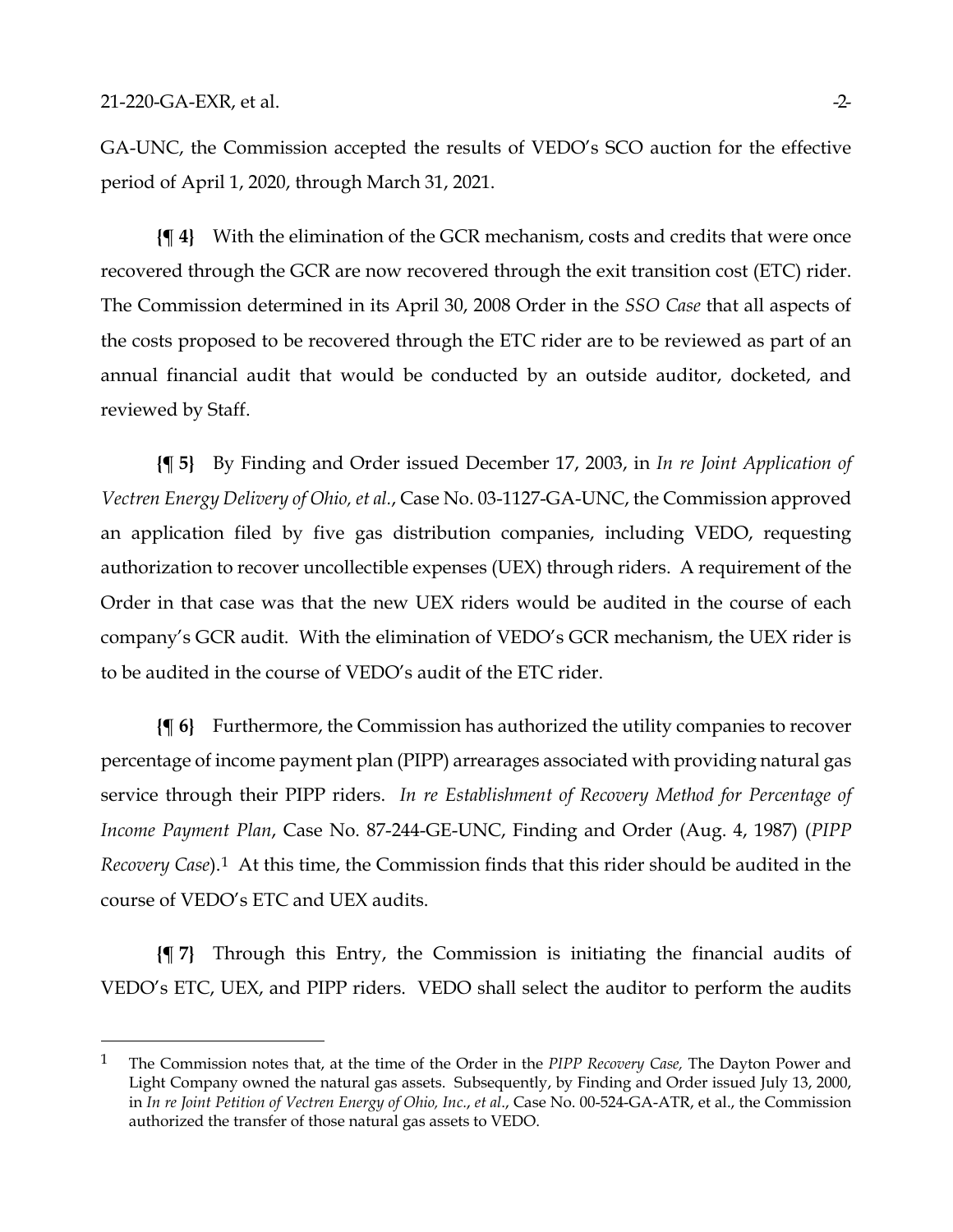described in this Entry. The ETC rider audit will be for rates effective July 1, 2020, through June 30, 2021, and the auditor should docket its findings in Case No. 21-220-GA-EXR. The UEX audit will be for rates effective May 1, 2020, through April 30, 2021, and the auditor should docket its findings in Case No. 21-320-GA-UEX. The PIPP rider audit will be for rates effective May 1, 2020, through April 30, 2021, and the auditor should docket its findings in Case No. 21-420-GA-PIP. The due date of the ETC, UEX, and PIPP rider audit reports is September 17, 2021.

**{¶ 8}** The selected auditor is required to submit a certificate of accountability attesting to the accuracy of financial data pertaining to the audit periods specified above. Reference should be made to any errors, omissions, or redundancy of costs from the calculations supporting the ETC, UEX, and PIPP rider rates.

**{¶ 9}** As part of the ETC audit, the auditor shall verify the accuracy of:

- (a) Business system (e.g. information technology) development costs;
- (b) Informational and educational costs;
- (c) Call center costs;
- (d) Billing costs;
- (e) Other implementation costs, such as tax consulting, and legal fees;
- (f) All stranded gas supply costs related to customer migrations to Choice Service;
- (g) Any incremental provider of last resort costs not recovered from a defaulting SSO or choice supplier;
- (h) Any imbalance costs not recovered from transportation customers or pool customers;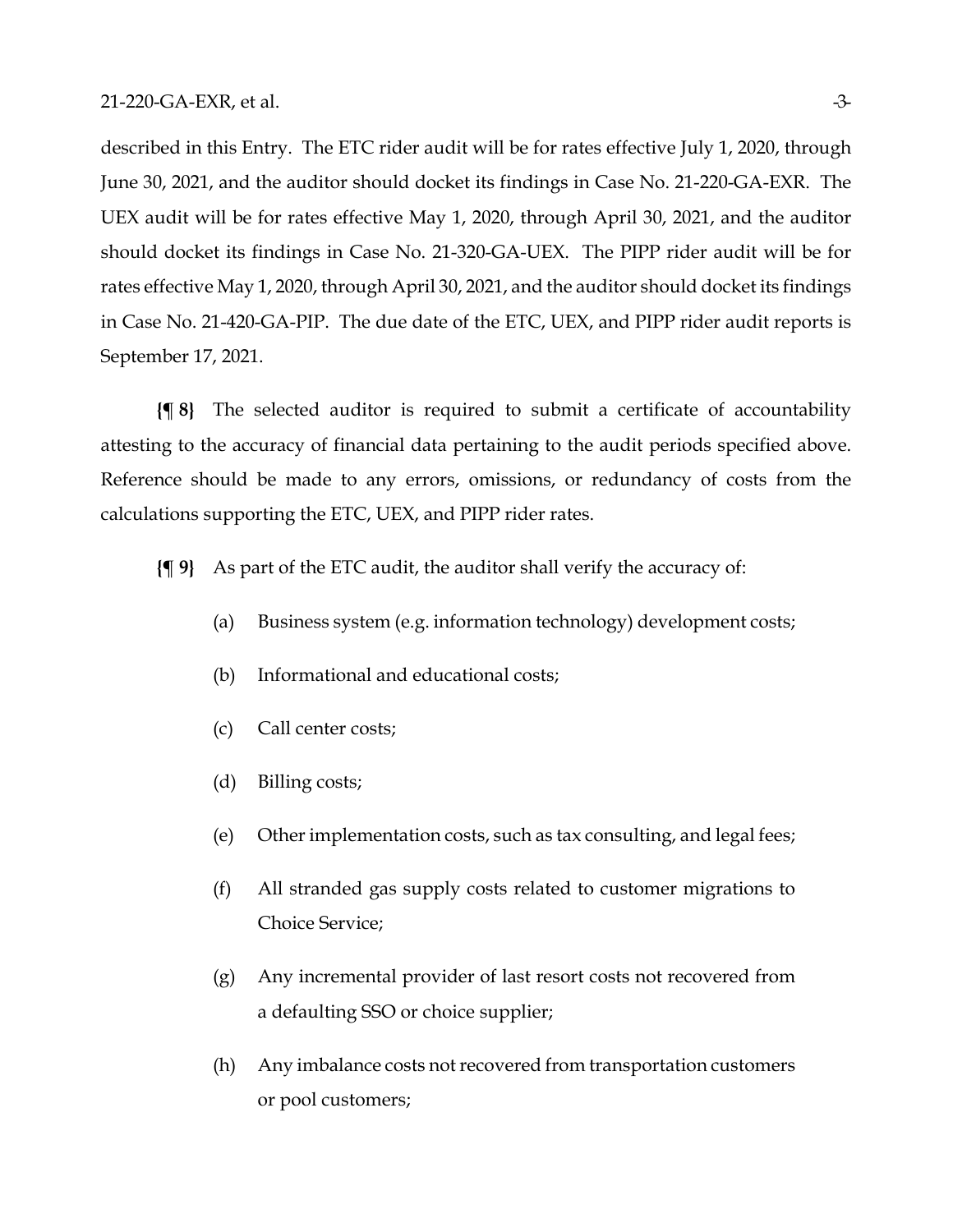- (i) Gas costs incurred by the company when diverting customers' transportation gas quantities during a curtailment; and
- (j) Other costs or credits applicable to sales and/or choice customers as approved by the Commission.

The auditor shall also verify that the ETC rider rates were accurately applied to customers' bills.

**{¶ 10}** The Commission directs that all costs associated with the ETC, UEX, and PIPP rider audits be borne by VEDO.

**{¶ 11}** The auditor shall perform the audits as an independent contractor. Any conclusions, results, or recommendations formulated by the auditor may be examined by any participant to the proceeding for which the audit reports were generated. Further, it shall be understood that the Commission and/or its Staff shall not be liable for any acts committed by the auditor or its agents in the preparation and presentation of these audit reports.

**{¶ 12}** The auditor will execute its duties pursuant to the Commission's statutory authority to investigate and acquire records, contracts, reports, and other documentation under R.C. 4903.03, 4905.06, 4905.15, and 4905.16. The auditor is subject to the Commission's statutory duty under R.C. 4901.16, which states:

> Except in his report to the public utilities commission or when called on to testify in any court or proceeding of the public utilities commission, no employee or agent referred to in section 4905.13 of the Revised Code shall divulge any information acquired by him in respect to the transaction, property, or business of any public utility, while acting or claiming to act as such employee or agent. Whoever violates this section shall be disqualified from acting as agent, or acting in any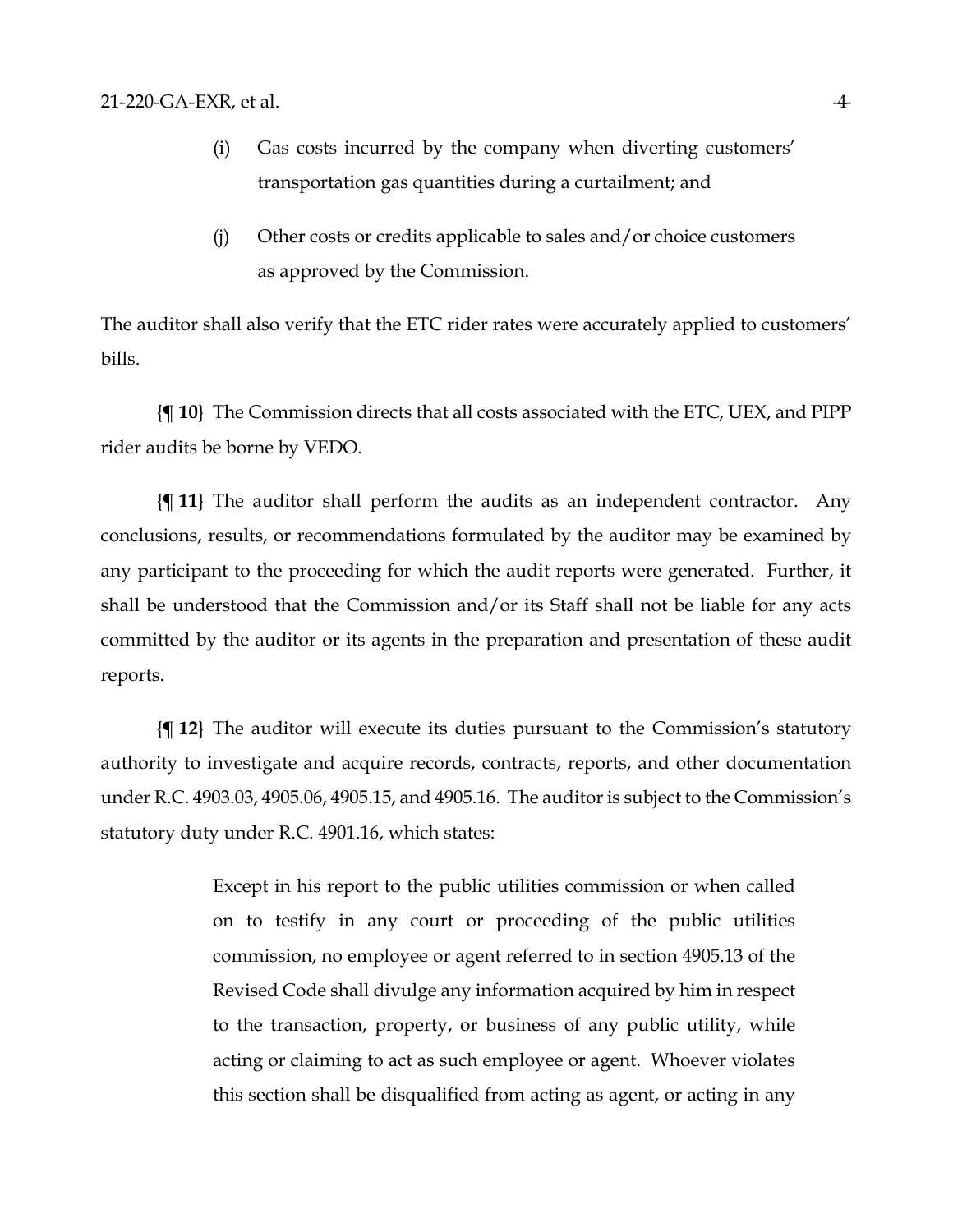other capacity under the appointment or employment of the commission.

Once disclosure is permitted by R.C. 4901.16, the following process applies to the release of any document or information marked as confidential. Three days' prior notice of intent to disclose shall be provided to the party claiming confidentiality. Three days after such notice, Staff or the auditor may disclose or otherwise make use of such documents or information for any lawful purpose, unless the Commission is moved for a protective order pertaining to such documents or information within the three-day notice period. The three-day notice period will be computed according to Ohio Adm. Code 4901-1-07.

**{¶ 13}** Upon request of the auditor or Staff, VEDO shall provide any and all documents or information requested. VEDO may conspicuously mark such documents or information "confidential." In no event, however, shall VEDO refuse to provide or delay in providing such documents or information.

**{¶ 14}** The Commission finds that complete documentation of the financial audit process within the auditor's work papers is essential. The financial auditor for these proceedings shall ensure that the reports and work papers are complete reflections of the financial audit processes.

**{¶ 15}** The Commission finds it appropriate to call for comments on the financial audits of the ETC, UEX, and PIPP riders. Such comments should be limited to the audit of these riders and the recovery of the associated costs. Accordingly, interested persons may file comments and reply comments on the audits by October 1, 2021, and October 15, 2021, respectively.

#### **III. ORDER**

**{¶ 16}** It is, therefore,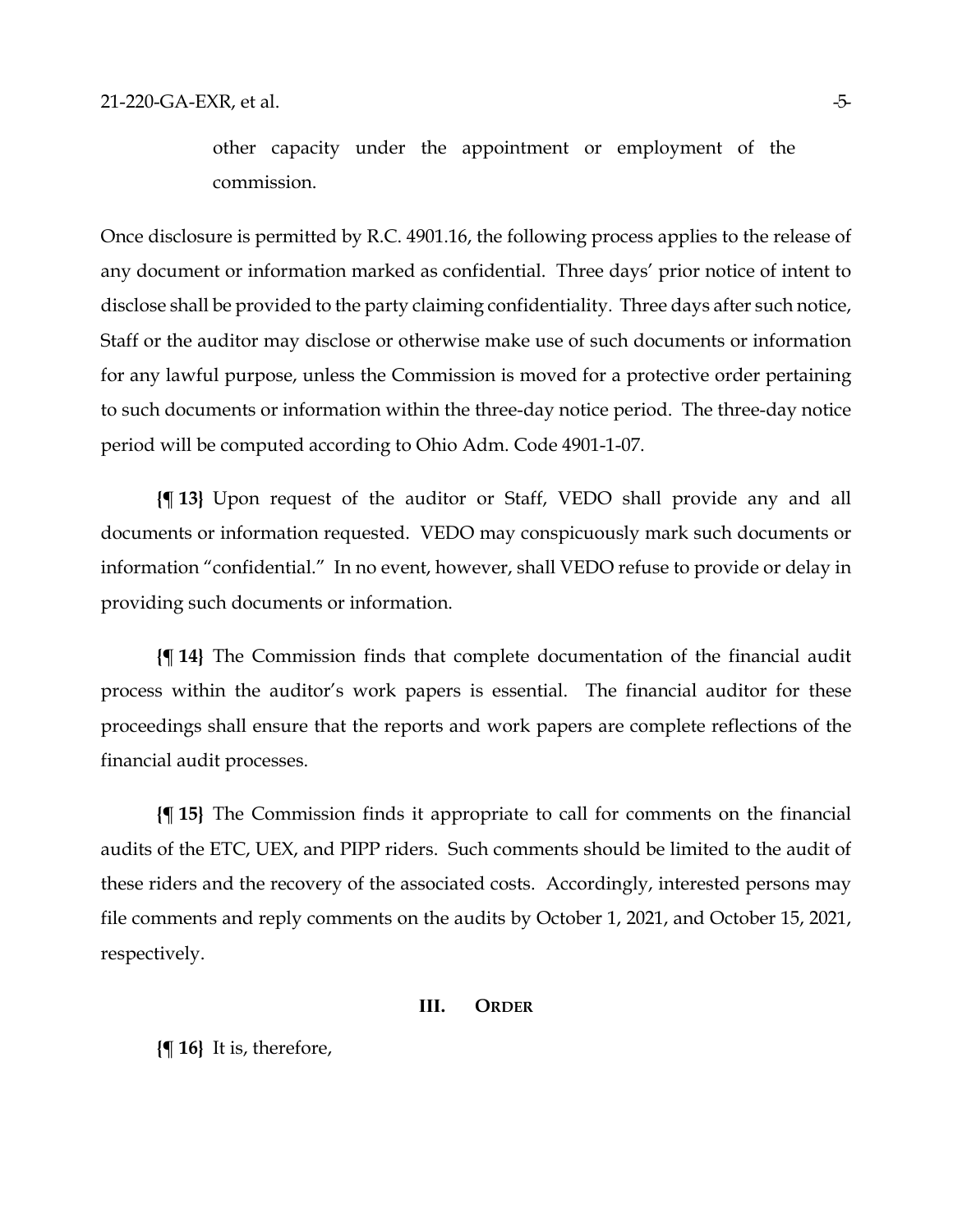**{¶ 17}** ORDERED, That, pursuant to Paragraph 7, the audits for the effective periods of the ETC, UEX, and PIPP riders be filed in the respective dockets by September 17, 2021. It is, further,

**{¶ 18}** ORDERED, That VEDO bear the cost of the financial audits as provided in Paragraph 10. It is, further,

**{¶ 19}** ORDERED, That VEDO and the auditor shall observe the requirements set forth herein. It is, further,

**{¶ 20}** ORDERED, That the auditor shall provide the documentation necessary to support its conclusions and recommendations, as specified in Paragraph 14. It is, further,

**{¶ 21}** ORDERED, That comments and reply comments on the financial audits of the ETC, UEX, and PIPP riders be filed in the respective dockets in accordance with Paragraph 15. It is, further,

**{¶ 22}** ORDERED, That a copy of this Entry be served upon VEDO and upon all other persons of record in these proceedings.

## **COMMISSIONERS:**

*Approving:*  M. Beth Trombold Lawrence K. Friedeman Daniel R. Conway Dennis P. Deters

SJP/kck